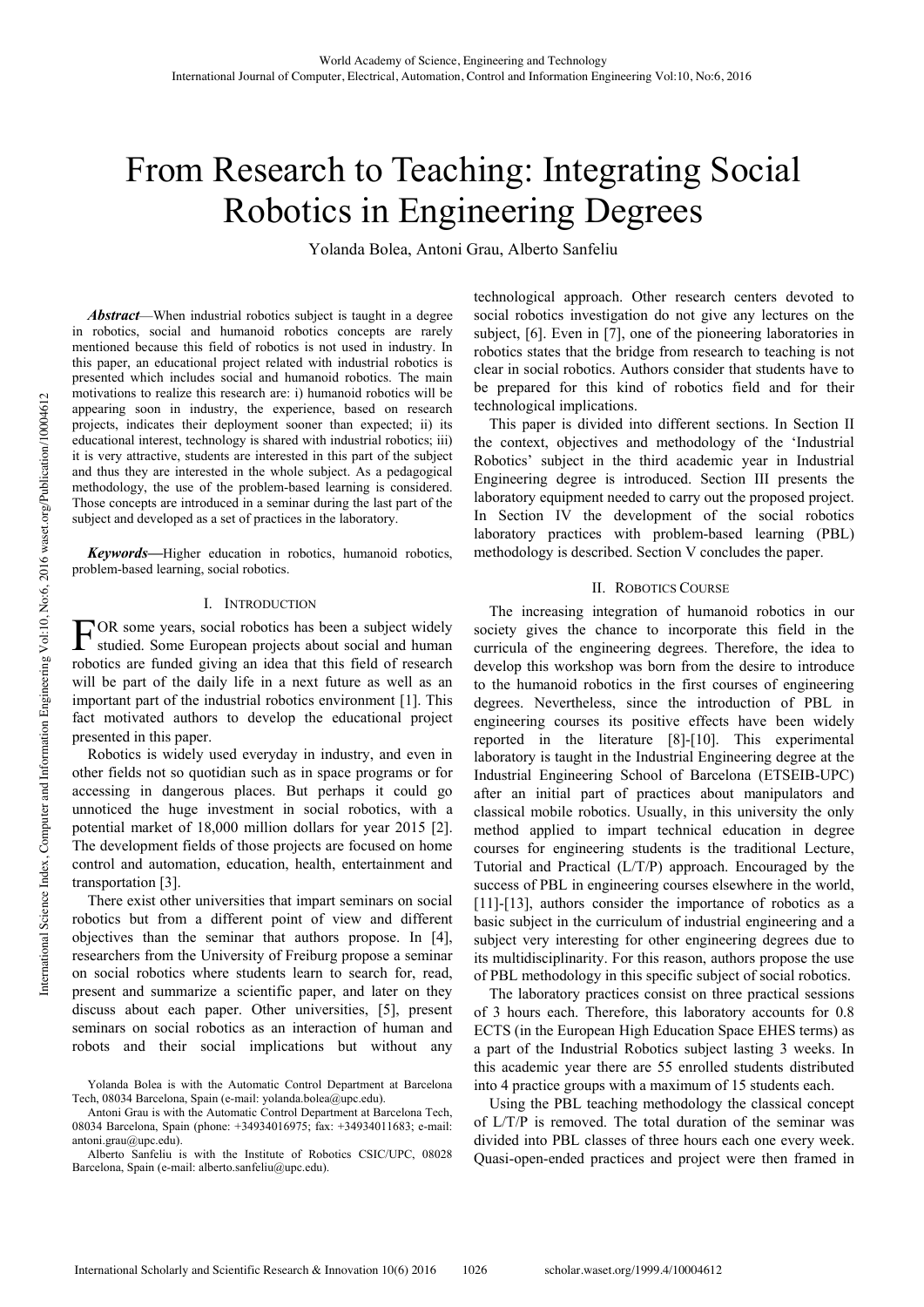accordance with the topics of the syllabus. The lecturer is a mere instructor and the students acquire knowledge and skills not taught in classroom. PBL encourages students to participate in the whole learning process and stimulates their curiosity. It trains the student to become an independent learner [14].

#### III. LABORATORY EQUIPMENT

The practices with humanoid robotics are held at the Robotics Laboratory that the Automatic Control Department has available in the Industrial Engineering School. The laboratory has seven Robonova® humanoid robots equipped with ultrasound sensors, infrared sensors, sound sensors and accelerometers. In the laboratory classroom is included a library with books and journals, Internet access and facilities for experimentations (sensors, oscilloscopes, measurement devices, etc.)



Fig. 1 Servomotors location at Robonova-I HITEC

## *A. Hardware*

Robonova-I from HITEC is a humanoid robot designed specifically to get started in this area of robotics. However, it is also a robot to be used for more experienced people. Its control board permits upgrading both the software and the hardware leading to new possibilities of usage. The robot is 45 cm tall and it weighs 2 kg.

Robonova has 16 operative HSR-8498HB servomotors located as shown in Fig. 1 (6 in the arms and 10 in the legs). Nevertheless, the control board allows up to 24 servomotors. Each servo has a turning range of 180º, but when incorporated into the robot, the rotation range is reduced due to physical constraints. Apart from these servomotors, Robonova uses a MR-C3024 control board. This board contains an Atmel ATMega 128 controller, several I/O ports including 8 A/D converters, a RS232 serial port (ETX/EX) and the possibility

of using an infrared remote control.

Over the basic robot, various sensors have been incorporated. First, an infrared sensor (SHARP GPD12) with distance measurement range from 10 to 80 cm. Second, an ultrasound sensor (Maxsonar EZ1) with distance measurement range from 0 to 6.45 m. Third, a two-axis accelerometer (ADLX322) with g-force measurement range from -2 to +2 g. Lastly, a sound sensor can measure sound up to 80 dB.

## *B. Software*

RoboBasic is the language used for programming Robonova. This language is a variation of the BASIC language designed specifically for humanoid robots. The commands needed to control a robot have been added to the general BASIC programming language, though most of the language still resembles to BASIC. In addition, the default software has some applications in order to create and download programs in the control board to be executed autonomously. The first one is also called RoboBasic. It is the most used programming environment and the application utilized in the script of the experimental sessions. Besides the possibility to create language commands, compile them and download into the robot, it permits to move automatically servomotors in a visual way in order to easily create movements and to capture the value where a servomotor is moved manually by means of the Catch & Play function.

## IV. ROBOTICS LABORATORY PRACTICES

Authors are also lecturers in "Industrial Robotics" subject, and they are also instructors in the Social Robotics seminar. After analyzing the available equipment, and further possibilities, as well as the syllabus of the subject and the timeslot in the laboratory, the set of proposed practices are collected in the following subsection.

## *A. Practice 1: Initial Contact with Robonova Humanoids*

*Objectives of this practice.* The main goals for this practice are:

- Overview and experimentation with the components of the Robonova-I Hitec;
- x overview and experimentation with the proposed software;
- To learn how to download programs and commands to the robot and test them through the demonstration program.

After finishing this practice, students will know how the different elements of the robot work and how to use the proposed software (Fig. 2) in order to download their own programs. Therefore, they will be ready to test the robot commands and instructions designed by the students.

*Description:* In this session, a briefly explanation of all the components of the robot and the software is given. Students learn how to design program codes and commands with the different applications available in the software. They also learn how to download these codes to the robot.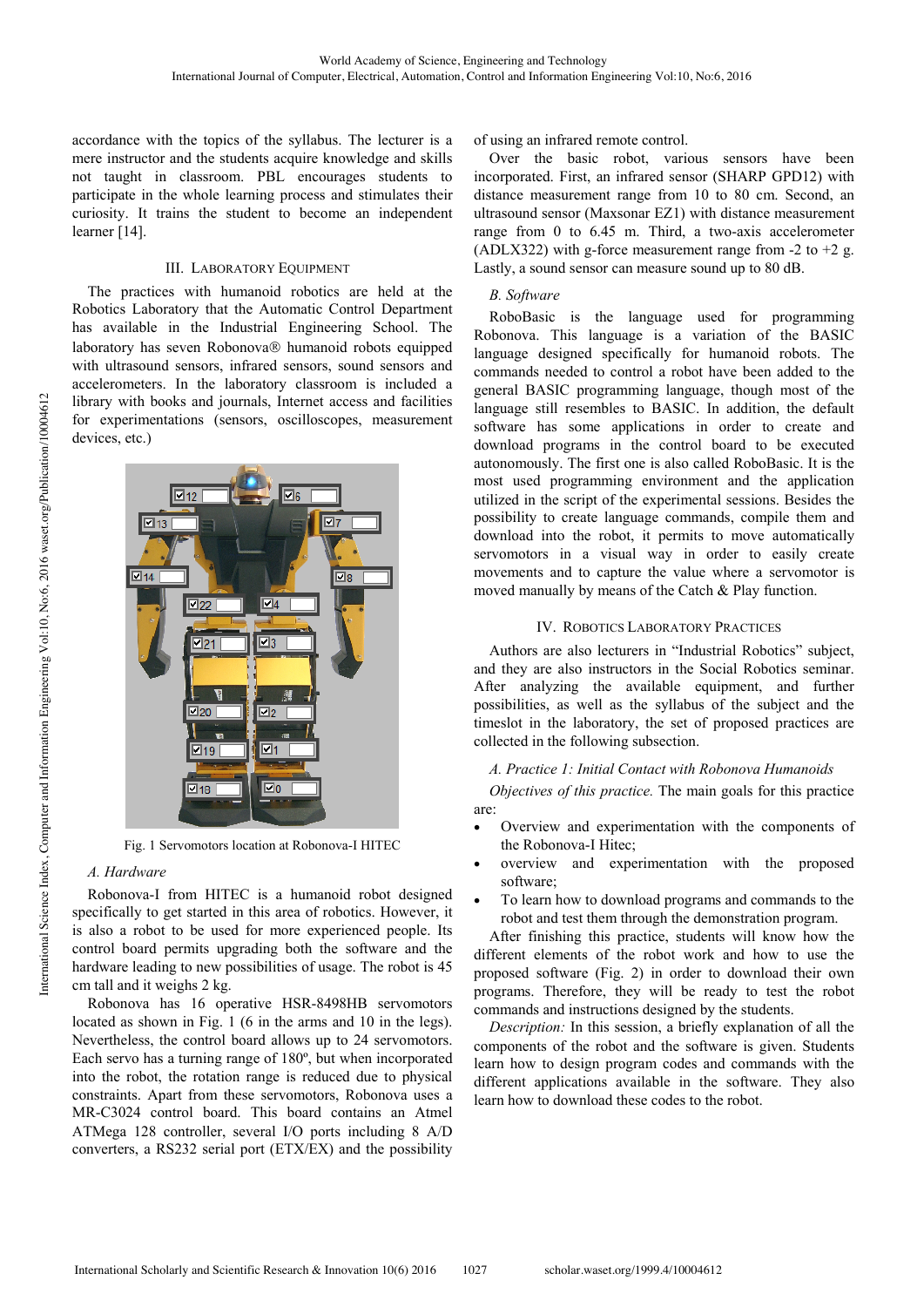

Fig. 2 RoboBasic software applications used to design programs (24 Servo Motors Real-Time Control Window and Robonova Motor Control)

*Provided material:* A demonstration program included in the manufacturer's software will be given to students in order to be tested on the robot. The demonstration program consists of various movements, each one activated by a button in the remote control. Students must not only test the different movements, but they must also understand the code that executes this motion. This is important because student will have to use some parts of this code and some of the movements in further sessions.

After finishing this practice, students will know how the different elements of the robot work and how to use the provided software (Fig. 2) in order to download their own programs. Therefore, they will be ready to test the designed robot commands and instructions.

#### *B. Practice 2: Open-Loop Control*

*Objectives of this practice.* The main goals of this practice are:

- To understand the hierarchical control structure applied to humanoid robots;
- To understand and analyze the program code used for Robonova;
- To apply the various commands of the demonstration program used in the previous session to create new codes;
- To design and test some simple codes on the robot.

By means of this practice, students will know the concepts and goodness of hierarchical control (Fig. 3) structure and closed loop control and how to apply them in humanoid robotics. They will also have to design and test some easy but useful open loop programs. As a consequence, they will be ready to face the closed loop exercises in which the robot will

interact with the environment.



Fig. 3 Hierarchical control structures of a Robonova humanoid robot

*Description:* In the first part of this practice, some concepts are explained. The first one is the hierarchical control structure applied to humanoid robots. It is shown how this strategy helps to simplify the design criteria in order to make a more consistent control, as well as it makes use of systematic techniques for troubleshooting and optimization. By means of an example, the steps followed through the different control levels during task programming are shown. Next, the concept of open loop control is recalled as well as the advantages and drawbacks when it is applied to humanoid robots.

In the second part, students will have to design some programs to respond to the practice assignment. As it is the first code to be designed integrally by the students, exercises are simple and students can use part of the demonstration program for getting some code lines and use them in their programs. In addition, some help instructions are given to the students to use them in the code. The activities proposed are basic movements that will be used in further sessions such as walking some steps, turning 90º and lateral displacements. Here again, students are also encouraged to make their own creative movements.

## *C. Practice 3: Closed-Loop Control*

*Objectives of this practice.* The main goals of this practice are:

- To understand the closed loop concept and the need for interaction with the environment,
- To understand the differences between high and low level controls in the hierarchical control structure applied to humanoid robots,
- To apply simple codes designed in the previous sessions